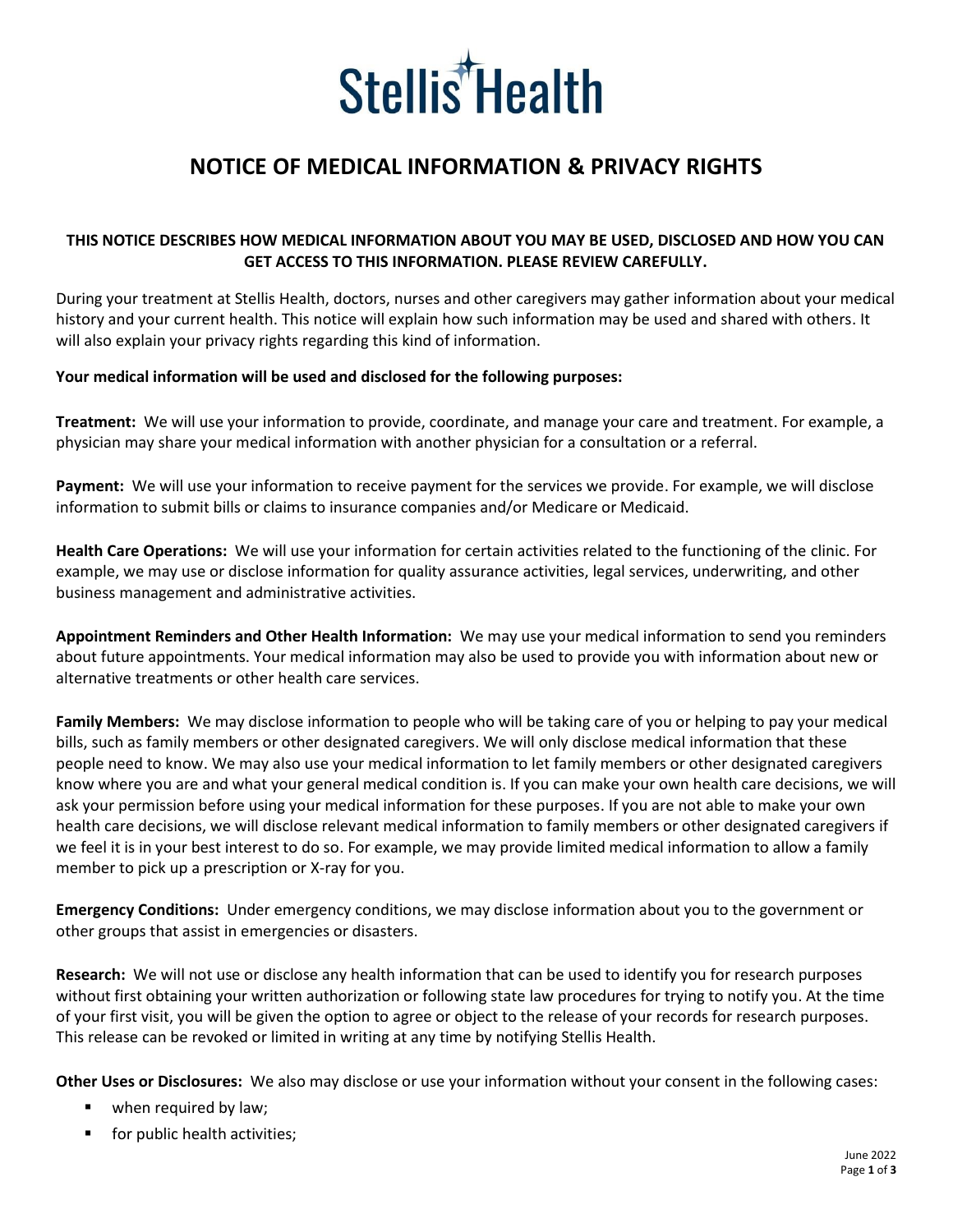- relating to victims of abuse, neglect, domestic violence, if required/authorized by law and /or if you agree;
- for health oversight activities;
- for judicial and administrative proceedings to the extent permitted by law;
- for law enforcement purposes, as permitted or required by law;
- for research purposes under certain circumstances;
- to avert a serious threat to health or safety;
- certain specialized government functions, such as military discharge, and national security and intelligence;
- for workers' compensation purposes. Stellis Health will not use or disclose your medical information in any other way unless you allow us to do so in writing. If you do not give us permission to use or disclose your medical information for another purpose, you have the right to change your mind and revoke the permission at any time.

# **Your Privacy Rights**

**Restrict Use and Disclosure:** You may request that Stellis Health not use medical information in certain ways or for certain purposes. You may also request that Stellis Health not provide medical information to certain people. However, Stellis Health has the right to refuse your request. Stellis Health may use or disclose the patient's medical information in situations requiring emergency treatment, in which case we will ask the entities who receive the information not to further use or disclose the information.

**Provide Confidentiality:** You may request that Stellis Health provide you with your medical information in a confidential manner. For example, you can request that we send appointment reminders, bills, and other mailings to a different address or that we notify you of this kind of information in another way, such as by telephone call. You must make this request in writing and specify another address or means of communication. We must agree to your written request. We may also ask you to give us information on how you will pay bills.

**Inspection and Copy:** You may ask to see and copy your medical records unless that information is protected by law. You must make these requests in writing. If your request to look at or copy your medical records is denied, you have the right to have the denial reviewed by a health care professional. We will act upon your request within 30 days and may charge you a legally acceptable amount for copying costs.

**Change Information or Amend Medical Records:** You may ask us to change information in your medical records. If your request is denied, you can write a statement of disagreement with the denial that we will keep with your medical information.

**Accounting of Disclosures:** You may ask us to provide you with information about certain disclosures of your medical information we made in the past. Requests for accounts can go back no more than 6 years from the date request is submitted.

**Privacy Violations:** If you feel your medical information privacy rights have been violated, you may file a complaint with the clinic contact person listed below. Filing a complaint will not affect the quality of the services you receive from Stellis Health and you will not be retaliated against for filing a complaint.

**Restriction Requests:** You have the right to request that we place restrictions on our use or disclosure of your health information for treatment, payment, or health care operations. We may not be able to agree to all requests for